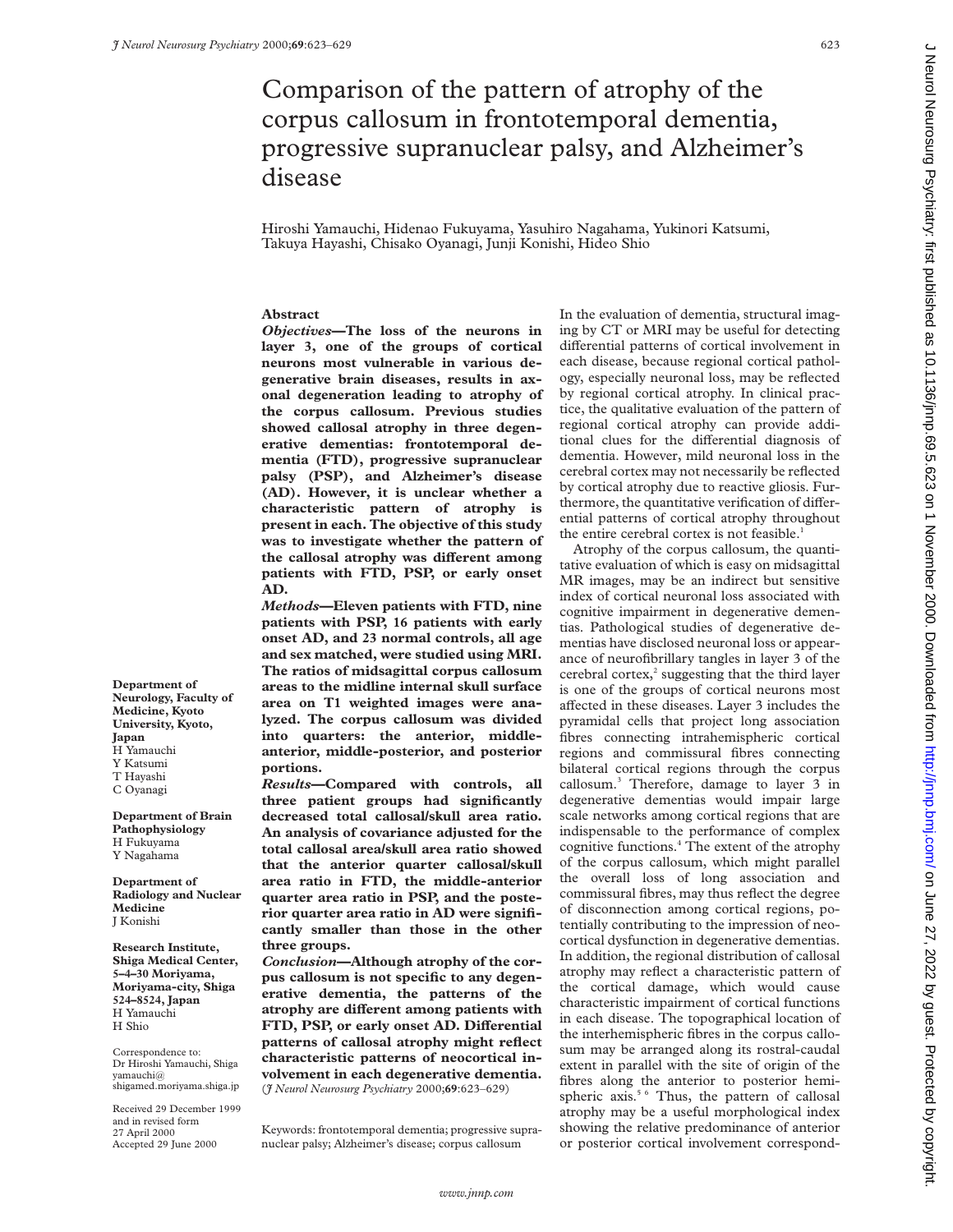ing to the respective pattern of cognitive dysfunction in degenerative dementias.

Frontotemporal dementia (FTD), progressive supranuclear palsy (PSP), and Alzheimer's disease (AD) are neurodegenerative diseases which present with dementia. Frontotemporal dementia is the third most common cause of degenerative cortical dementia of presenile onset and is often mistaken for AD.<sup>7-9</sup> Frontotemporal dementia and PSP are characterised by different degrees of frontal lobe dysfunction compared with AD.8 10 Previous studies showed that atrophy of the corpus callosum is present in patients with FTD, PSP, or AD compared with normal control subjects, and that it is associated with cognitive impairment and cerebral cortical hypometabolism.<sup>11-13</sup> Although atrophy of the corpus callosum may not be specific to any degenerative dementia, the pattern of its atrophy may be characteristic for each disease. However, differences of the pattern of callosal atrophy among degenerative dementias have rarely been explored. Frontotemporal dementia typically affects prefrontal and anterior temporal regions, whereas AD tends to involve more posterior temporal and parietal areas.14 Neurofibrillary degeneration in the cerebral cortex in PSP has recently gained widespread recognition, and pathological changes may be prominent in the posterior frontal region among neocortical regions. $15-17$ Thus, the severity of the anterior predominance of callosal atrophy may show the following order: FTD>PSP>AD. The objective of this study was to investigate whether the pattern of the atrophy of the corpus callosum is different among patients with FTD, PSP, or early onset AD.

## **Subjects and methods**

**SUBJECTS** 

Patients with FTD, PSP, or AD were evaluated at our university hospital. Table 1 shows their demographic data. Diagnostic evaluations included a detailed history, neurological evaluation, standardised neuropsychological assessments, MRI, and PET or SPECT. Diagnosis was determined on the basis of clinical symptoms and signs, and MRI, and PET or SPECT data were not used as inclusion criteria but as supporting findings. The cognitive function was screened with the mini mental state examination (MMSE).<sup>18</sup> Eleven right handed patients with FTD met research criteria for the diagnosis of FTD developed by the Lund and Manchester Groups.<sup>78</sup> The age of onset was 65

*Table 1 Patient data*

|                      | Controls    | <i>FTD</i> | PSP         | AD          | Value        |
|----------------------|-------------|------------|-------------|-------------|--------------|
| No of patients (M/F) | 23(15/8)    | 11(7/4)    | 9(6/3)      | 16(10/6)    | $NS^{\star}$ |
| Age $(v)$            | 61 (6)      | 61(11)     | 65(3)       | 61(3)       | <b>NS</b>    |
| (range)              | $(50 - 69)$ | $(31-68)$  | $(60 - 69)$ | $(55 - 64)$ |              |
| MMSE score           | 29(1)       | 22(6)      | 21(4)       | 19(5)       | < 0.001      |
|                      | $(27 - 30)$ | $(7-29)$   | $(14 - 28)$ | $(5 - 27)$  |              |
| Duration (months)†   |             | 22(16)     | 40(20)      | 22(9)       | < 0.02       |
|                      |             | $(6 - 60)$ | $(19-72)$   | $(11 - 48)$ |              |
| Education (v)        | 11(3)       | 12(2)      | 12(4)       | 11(3)       | NS           |
|                      | $(7-16)$    | $(8-16)$   | $(8-16)$    | $(6-16)$    |              |
|                      |             |            |             |             |              |

Values are mean (SD). p Values are for univariate ANOVA except as noted.  $2$  test for sex distribution across groups.

†Duration of dementia for FTD and AD, of parkinsonism for PSP.

or younger in all patients. Five patients had amyotrophic lateral sclerosis (ALS), the diagnosis of which was supported by the EMG findings. Two patients are deceased and had pathological confirmation of FTD with ALS. Bilateral frontal hypometabolism on PET or SPECT was present in all cases of FTD. We studied nine right handed patients with PSP matched for age and sex with the patients with FTD. They satisfied the NINCDS-SPSP diagnostic criteria for "probable PSP".19 All had gradually progressive parkinsonism, vertical supranuclear palsy with downward gaze abnormalities, and postural instability with unexplained falls. The response to levodopa and dopamine agonists was poor in all cases. Two patients are deceased and had pathological confirmation of PSP. Atrophy of the midbrain on MRI and frontal hypometabolism on PET were present in all patients with PSP. We also studied 16 right handed, age and sex matched patients with early onset AD; the age of onset was younger than 65. All fulfilled the NINCDS-ADRDA diagnostic criteria for "probable Alzheimer's disease".<sup>20</sup> None had clinical features suggestive of dementia with Lewy bodies. Medial temporal atrophy on MRI and parietotemporal hypometabolism on PET were present in all patients with AD. In all patients, the possibility of space occupying lesions and cerebrovascular lesions was excluded using MRI. Only a few high intensity spots in the subcortical white matter were

depicted on T2 weighted MR images. None of them had any history of medical or psychiatric disorder, including encephalitis, hypertension, or diabetes mellitus. All patients had normal laboratory test results including those for syphilis serology, vitamin B12 concentrations, and thyroid hormone concentrations. Two patients with FTD and six with PSP were participants in previously reported studies. $12<sup>13</sup>$ We also studied 23 age and sex matched right handed control subjects using MRI. They

included five normal subjects who underwent a neurological examination including MRI for the detection of asymptomatic brain disease and 18 subjects who underwent MRI because of headache or dizziness. All of these subjects showed normal neurological findings and no specific neurological disorders other than tension-type headache. None exhibited any abnormal MRI findings, except for a few high intensity spots in the subcortical white matter depicted on T2 weighted images. They also had no history of medical or psychiatric disorder, including hypertension or diabetes mellitus.

#### MAGNETIC RESONANCE IMAGING

Brain MRI was performed with a Signa unit (General Electric, Milwaukee, WI, USA) operating at a field strength of 1.5 Tesla. T1 weighted sagittal and axial images were obtained using a spin echo pulse sequence (repetition time 400 ms; echo time 15 ms). Axial T2 weighted images were also obtained with spin echo pulse sequences (repetition time 3000 ms; echo time 100 ms). The slice thickness was 3 mm for sagittal images and 5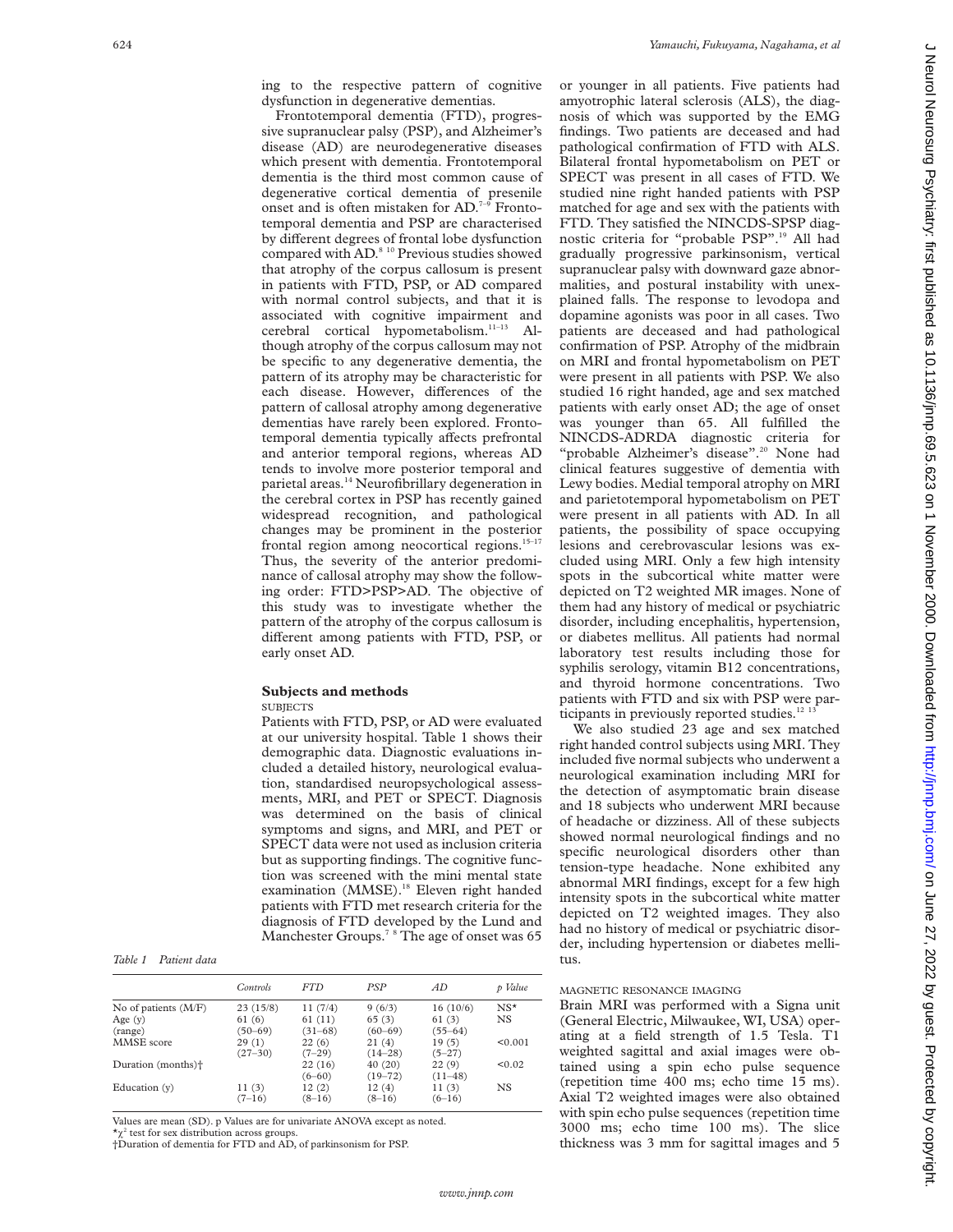*Table 2 Mean area/skull area ratios (%) of the four regions of the corpus callosum in patients and controls*

|                   | Anterior        | Middle<br>Anterior | Middle<br>Posterior | Posterior  | <b>Total</b> |
|-------------------|-----------------|--------------------|---------------------|------------|--------------|
| Controls $(n=23)$ | 1.47(0.15)      | 0.78(0.11)         | 0.65(0.11)          | 1.46(0.18) | 4.36(0.44)   |
| $FTD(n=11)$       | $0.87(0.15)$ *† | 0.41(0.10)         | 0.37(0.09)          | 1.06(0.25) | 2.70(0.49)   |
| $PSP(n=9)$        | 1.09(0.16)      | 0.47(0.10)         | 0.43(0.11)          | 1.21(0.19) | 3.20(0.49)   |
| AD $(n=16)$       | 1.24(0.26)      | 0.57(0.13)         | 0.45(0.15)          | 0.95(0.19) | 3.20(0.55)   |

#### Values are mean (SD).

FTD=Frontotemporal dementia; PSP=progressive supranuclear palsy; AD=Alzheimer's disease. \*p<0.05 *v* PSP; †p<0.001 *v* AD; ‡p<0.05 *v* AD.

Only the posterior region of patients with PSP showed no significant difference  $(p>0.05)$ compared with the controls (p<0.001 for all the other comparisons, ANOVA and post hoc Sheffe's analysis).

> mm for axial images. Sections were contiguous in the sagittal plane and had intersection gaps of 1.8 mm in the axial plane. The best midsagittal slice for performing morphometric analyses was always imaged to visualise borders around the entire corpus callosum and entire cerebral aqueduct as distinctly as possible.

> The extent of atrophy of the corpus callosum on midsagittal images was measured using a computer assisted image analyzer (FDM98–1; Photron, Tokyo, Japan) and a personal computer (PC-9801; Nihon Electric Co, Tokyo), as previously described.12 13 The software for image analysis was written by a member of our research team. Each MR image (the best midsagittal slice) was recorded with a video camera and digitised by the image analyzer using a 256×256 data matrix and a 64 step grey scale. The tracing technique involved outlining of each structure manually with a mouse cursor. The number of pixels that had signal intensities corresponding to the predetermined level set for the region of interest was then counted. The level was automatically determined as the range from the maximum pixel value to the mean value of the maximum and minimum values, where the maximum value was the maximum pixel value of the corpus callosum and the minimum value was that of the background (cerebrospinal fluid space). Because of the moderate individual morphological variation of the corpus callosum and the indistinct boundaries of the different parts of this structure, we divided each corpus callosum into four parts by drawing two lines at the anterior border of the rostrum and the caudal end of the splenium at right angles to a tangent that connected the inferiormost points of the splenium and the rostrum. The area between these two lines was then divided into quarters using three additional perpendicular lines to produce a total of four regions—that is, the



*Figure 1 Regional distribution of callosal size in patients and controls. Symbols show mean values in each region.*

anterior, middle-anterior, middle-posterior, and posterior portions. In practice, each MR image was recorded with the inferiormost points of both the splenium and the rostrum on the straight inferior margin of the screen of the image analyzer. Then, the points on the border of the corpus callosum with minimum and maximum values of the abscissa on the screen were manually selected as the anterior border of the rostrum and the caudal end of the splenium, respectively. By dividing the difference between the values of the abscissa of these two points into quarters, three additional perpendicular lines were automatically located, dividing the corpus callosum into four parts. The total and regional areas of the corpus callosum were measured, and the absolute values were calculated using a reference scale for MR images. Because persons with a small skull may show a small corpus callosum,<sup>21</sup> to control for variation in skull size we measured the areas of the midline internal skull surface by manually tracing the line through the inner table, foramen magnum, clivus, sellar diaphragm, and jugum sphenoidale, and we then calculated the total and regional callosal area/skull area ratios.<sup>21</sup> Although to this end a callosal volume/ skull volume ratio is preferable, we chose the area ratio as the measurements are more easily obtained. All measurements were performed by one investigator who was blinded to the clinical status of the patients. *Pattern of callosal atrophy in degenerative dementias* 625

Before this study, the reliability of our procedure was evaluated by comparing the data of measurements in 20 subjects with and without neurological diseases. For the assessment of intrarater reliability, one rater measured the areas twice. This rater performed the measurements for this study. Interrater reliability was assessed by comparing the measurements by this rater with those by a second rater. For all the measurements of total and partial callosal area/skull area ratios, there were high intrarater and interrater reliabilities (a mean % difference; less than 1.8 and 2.1%, respectively). The scan-rescan reproducibility was not performed.

#### STATISTICAL ANALYSIS

Repeated measures analysis of variance (ANOVA) was performed for the partial area measurements of the corpus callosum to assess whether there was a difference between patients and controls across regions. Then, to compare the callosal area/skull area ratios of the patients and controls, we used one way ANOVA and post hoc Sheffe's analysis to detect regional differences. To determine whether the pattern of callosal atrophy was different among the three patient groups and controls, we used an analysis of covariance (ANCOVA) adjusted for the total callosal area/skull area ratio with contrast methods to detect regional differences. The level of significance was regarded as p<0.05. A Bonferroni correction for multiple regional measures was not performed, as this was a pilot study. Multiple linear regression analysis was used to test the independent predictive value of callosal atrophy for cognitive performance. We applied this analysis to the scores of the MMSE as the dependent variable and the patients' age,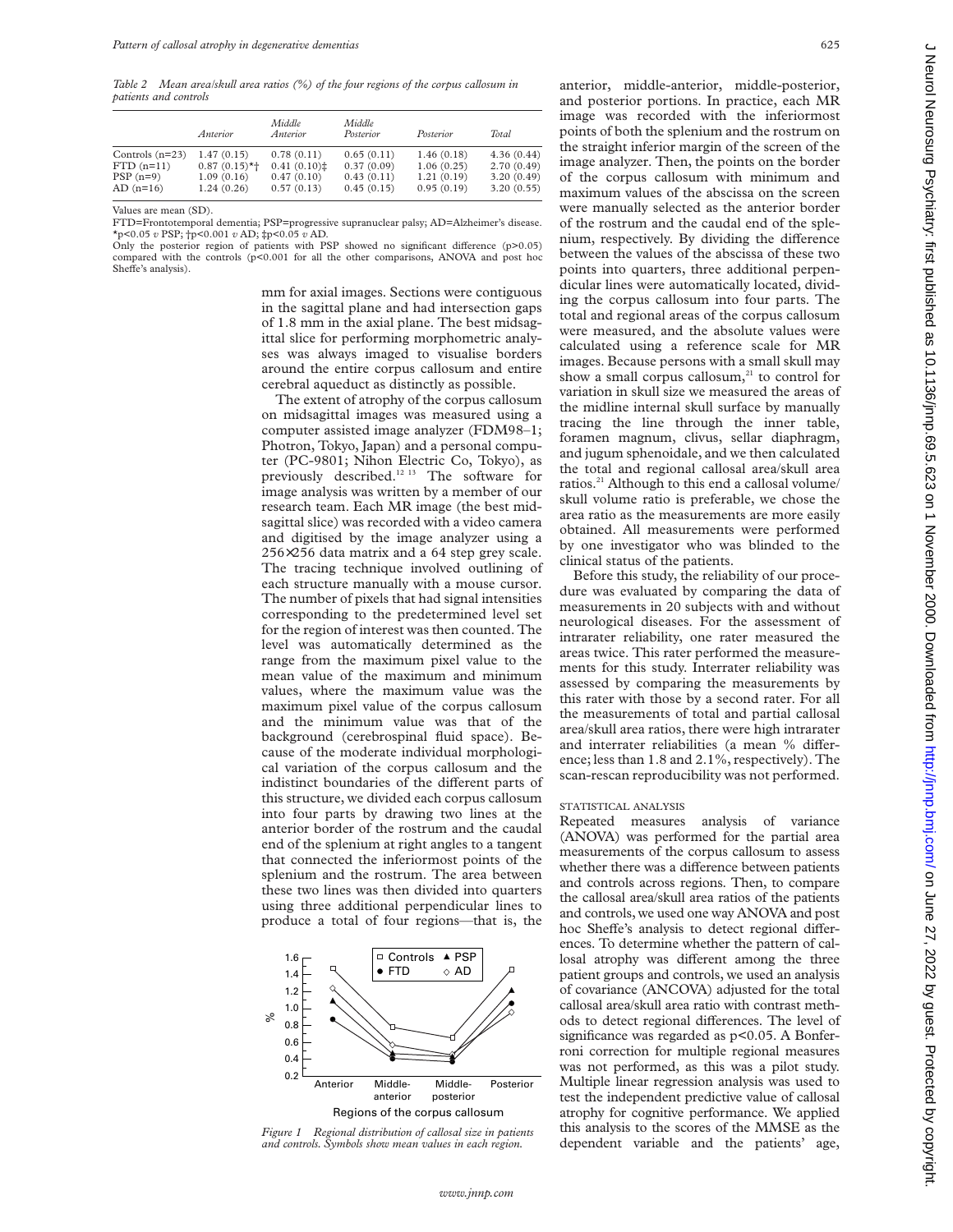

*Figure 2 Examples of callosal atrophy. The corpus callosum on T1 weighted MRI images (TR 400 ms/TE 15 ms) is* shown. Note predominant atrophy of the corpus callosum in the middle-anterior quarter portion in patients with PSP, in the<br>anterior quarter portion in FTD, and in the posterior quarter portion in AD, compared with the cont

educational level, and regional size of the corpus callosum as the independent variables. Statistical significance was indicated by  $p<0.05$ . Statistical analyses were performed using Statview (SAS Institute, Inc, 1998) or SuperANOVA (Abacus Concepts, Inc, 1991) for MacIntosh.

#### **Results**

Patients with PSP were older on average than patients with AD, FTD, and control subjects. However, the age difference among groups was not significant (p=0.31, table 1). The MMSE scores were significantly different among the four groups ( *F*(3,55)=22.6, p<0.001); significantly lower mean MMSE scores were found in patients with PSP, AD, or FTD compared with

controls (p<0.001 for all, Sheffe's test), but mean MMSE scores in the three patient groups were similar. Duration of disease was significantly different among the three patient groups (*F*(2,33)=4.85, p<0.02); significantly longer mean disease duration was seen in patients with PSP compared with patients with AD and FTD (p<0.05 for both, Sheffe's test), but mean durations in patients with AD and FTD were similar. No significant group differences were seen in sex distribution or level of education.

For the total callosal/skull area ratio, ANOVA showed significant differences among the study groups  $(F(3,55)=38.2, p<0.001)$ . The control subjects had larger total callosal/ skull area ratios than the three patient groups J Neurol Neurosurg Psychiatry: first published as 10.1136/jnnp.69.5.623 on 1 November 2000. Downloaded from http://jnnp.bmj.com/ on June 27, 2022 by guest. Protected by copyright Decreta by guest. Protected by copyright. His the constructed by a 10.1136/jnnp.69.5.623 on 1 November 2000. Downloaded from prin.j/jnnp.hunj.com/ Du June 27, 2022 on 1 November 2000. Downloaded from prin.j/jnnp.hunj.com/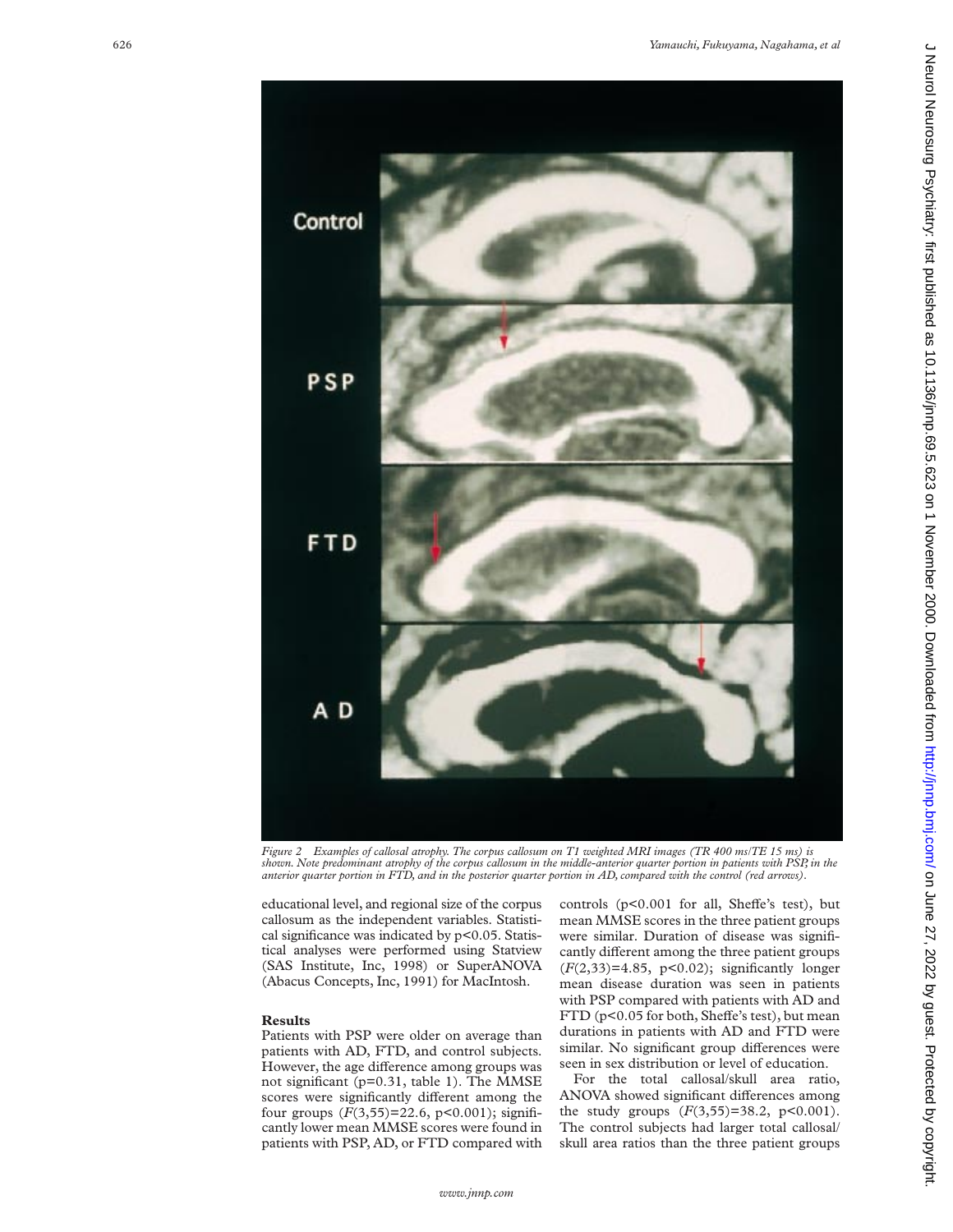

*Figure 3 Scatterplots of callosal area/total callosal area ratios of the anterior, middle-anterior, and posterior regions of the corpus callosum. Bars indicate mean values. CTL=controls; FTD=frontotemporal dementia; PSP=progressive supranuclear palsy; AD=Alzheimer's disease.*

(p<0.001 for all, table 2). There was a significant interaction between the callosal region and the diagnostic classification (p<0.0001, repeated measures ANOVA), indicating that there was a difference among the study groups across regions (fig 1). When patients with FTD with ALS and those with FTD without ALS were analyzed with repeated measures ANOVA, no significant effect of diagnosis (FTD with ALS *v* FTD without ALS) on callosal size and no significant interaction between the callosal region and the diagnostic classification were found. In the regional analysis, only the posterior region of patients with PSP showed no significant difference (p>0.05) compared with the controls (p<0.001 for all the other comparisons). Patients with FTD had a significantly smaller callosal/skull area ratio in the anterior region than patients with AD  $(p<0.001)$  and patients with PSP (p=0.04) and in the middle-anterior region than patients with AD  $(p=0.03)$ . There was no significant difference between the patients with AD and those with PSP.

ANCOVA with the total callosal area/skull area ratio as the covariate showed that the total callosal area/skull area ratio was a significant covariate for each region (p<0.001 for all). The diagnostic classification (FTD, PSP, AD, and

*Table 3 Multiple linear regression analysis with the score of the mini mental state examination as the dependent variable*

| Variable                            | Coefficient | SE    | t Value | p Value  |
|-------------------------------------|-------------|-------|---------|----------|
| Total callosal/skull area ratio (%) | 4.74        | 0.84  | 5.64    | < 0.0001 |
| Age $(y)$                           | 0.004       | 0.092 | 0.047   | 0.96     |
| Education $(v)$                     | 0.11        | 0.24  | 0.43    | 0.67     |

controls) was a significant factor for each region (p<0.002), except for the middle-posterior region (p=0.15). Post hoc analysis with contrast methods showed that the adjusted anterior callosal/skull area ratio in FTD (p<0.05 *v* PSP; p<0.0005 *v* AD; p<0.005 *v* controls), the adjusted middle-anterior callosal/skull area ratio in PSP (p<0.05 *v* FTD, p<0.0005 *v* AD, p=0.001 *v* controls), and the adjusted posterior callosal/skull area ratio in AD (p=0.0001 *v* FTD and PSP, p<0.05 *v* controls) were significantly smaller than in all of the other three groups (two patient groups and controls), when the total callosal area/skull area ratio was controlled for. To assess more practically whether this characteristic pattern of callosal atrophy (fig 2) is helpful in diagnosis, we calculated regional callosal area/ total callosal area ratios in each group (fig 3). The posterior/total callosal area ratio had little overlap between FTD and AD.

Across all subjects, the total callosal/skull area ratio was significantly correlated with the MMSE scores (*r*=0.61, p<0.001). This relation was unchanged after controlling for age and educational level (table 3). Among four callosal regions, only the middle-anterior callosal/skull area ratio showed a significant relation with the MMSE scores, when age, educational level, and callosal/skull area ratios in the other three regions were controlled for (coefficient, 23.9; SE 0.70; p<0.02).

### **Discussion**

This study showed that the pattern of atrophy of the corpus callosum is different among patients with FTD, PSP, or early onset AD. We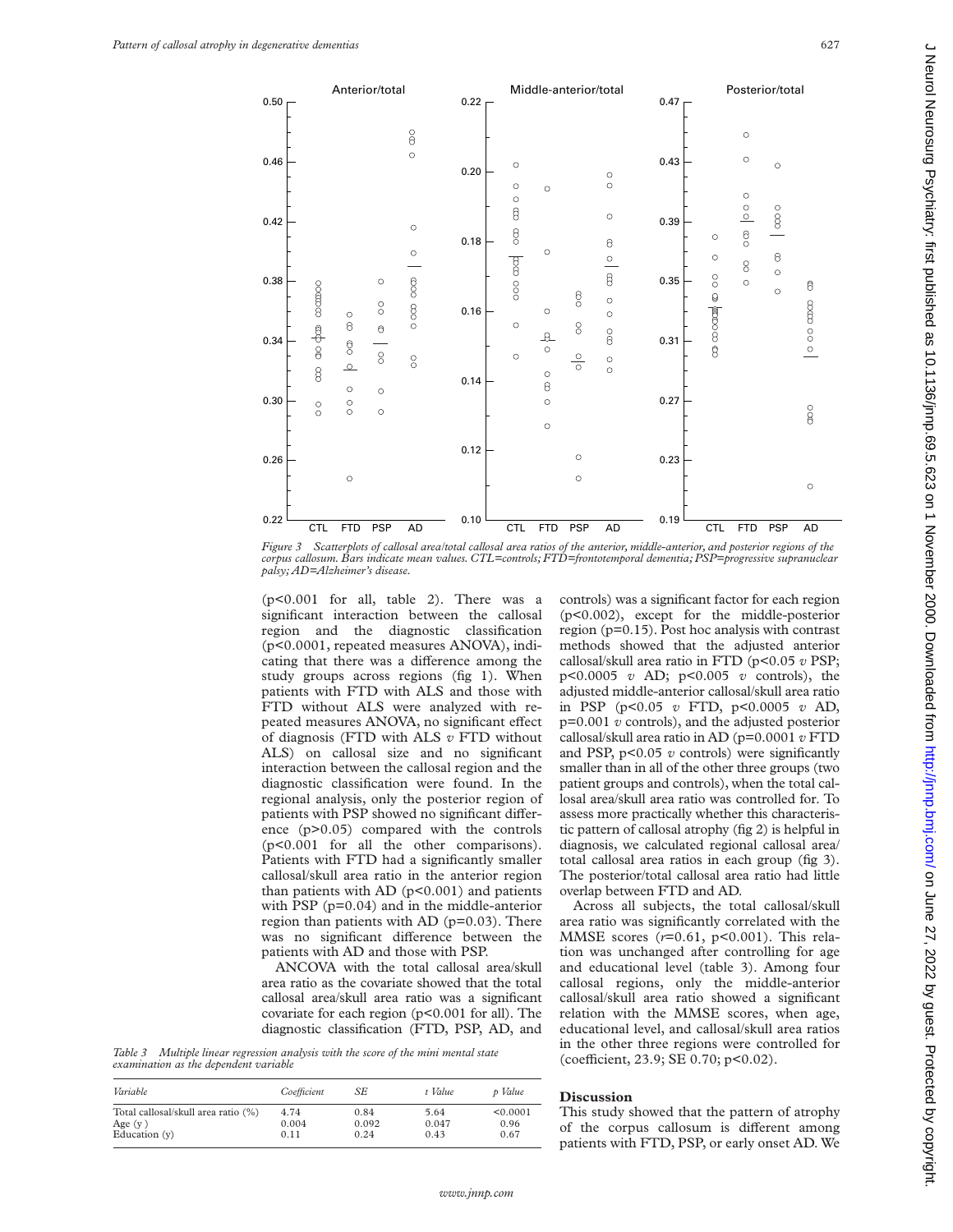found that the patients with FTD, PSP, or AD had significantly decreased total callosal/skull area ratios compared with controls, indicating that callosal atrophy is not a specific finding to any of these diseases. However, ANCOVA adjusted for the total callosal area/skull area ratio showed that each disease had a specific pattern of callosal atrophy which may be characteristic of each disease among other degenerative dementias exhibiting callosal atrophy. The predominance of the degree of callosal atrophy in the anterior quarter area in FTD, in the middle-anterior quarter area in PSP, and in the posterior quarter area in AD differentiated each disease from the others. These patterns of callosal atrophy were consistent with those of cortical hypometabolism in each disease.

Although use of the NINCDS-ADRDA criteria for AD and the Lund and Manchester criteria for FTD may result in reasonable accuracy for their diagnosis, FTD and AD may be difficult to distinguish clinically.<sup>9</sup> Therefore, the diagnosis of dementia may require a multidisciplinary approach. Patients with FTD typically have early non-cognitive behavioural changes with relatively spared cognition, frontal atrophy, and enlargement of the sylvian fissures on CT and MRI, and frontotemporal deficits on SPECT or PET. By contrast, patients with AD have early cognitive changes with relatively preserved personality and behaviour, hippocampal and medial temporal lobe atrophy on CT or MRI, and parietotemporal SPECT or PET deficits.<sup>14</sup> In this study, FTD and AD were diagnosed based on clinical symptoms and signs. Neither MRI nor SPECT or PET data were used to differentiate three patient groups. Nevertheless, parietotemporal hypometabolism on PET was present in all patients with AD and bilateral frontal deficits on PET or SPECT were present in all cases of FTD. On the other hand, the difference between the pattern of cortical atrophy in FTD and AD was not so clear as the difference between the pattern of deficits on PET or SPECT. Differential patterns of cerebral degeneration in FTD and AD have been studied by using MRI or spectroscopy.<sup>22-25</sup> A study with three dimensional images demonstrated that frontal and anterior temporal atrophy is a distinctive feature of FTD and distinguishes it from AD.<sup>25</sup> On the routine MR images, this pattern of cortical atrophy was suspected in all our patients with FTD, but some patients with AD also showed atrophy in the frontal lobe. In addition, atrophy of the medial temporal region was present in most patients with FTD as well as in all patients with AD. Thus, in the patients studied, the pattern of callosal atrophy was better at differentiating FTD and AD than the pattern of cortical atrophy evaluated by simple visual inspection of scans (data not shown). One study also contrasted callosal atrophy in patients with FTD and patients with AD who were older than the patients in this study and showed that patients with FTD had a much smaller anterior callosal region than patients with AD.<sup>23</sup> The evaluation of callosal atrophy may provide additional diagnostic clues to dementias, especially for FTD.

Few studies have compared relative cortical atrophy between patients with FTD and those with PSP by using structural imaging. Frontotemporal dementia and PSP are characterised by different degrees of decline in frontal lobe functions.8 10 Cortical pathologies contribute to frontal lobe dysfunction in FTD, whereas both cortical and subcortical pathologies contribute to PSP. In both FTD and PSP, the callosal atrophy with an anterior predominance seen in this study may reflect cortical pathologies. Thus, more severe atrophy of the anterior quarter region in FTD than in PSP suggests that involvement of the prefrontal cortex is more predominant in FTD than in PSP, because the anterior quarter region includes the commissural fibres originating from the prefrontal cortex.<sup>26</sup> This interpretation is consistent with previous pathological and clinical reports. Apparent disappearance of neurons in layers 2 and 3 in the prefrontal cortex, including the orbitofrontal cortex, has been demonstrated in  $FTD$ ,<sup>7</sup> whereas neurofibrillary degeneration may be prominent in the posterior region in the frontal cortex in PSP.15–17 Clinically, behavioural disorders associated with disturbance of prefrontal circuits are more prominent in FTD than in PSP.<sup>8 10</sup> A functional imaging study with PET also showed that FTD showed more severe frontal metabolic impairment than PSP, especially in the frontopolar prefrontal regions.<sup>27</sup>

Some limitations and methodological issues need to be considered. Firstly, we included stroke free patients with headache or dizziness rather than healthy community volunteers as a control group. We did not think this a major problem as they were otherwise neurologically normal. Secondly, it is uncertain whether severity of dementia was matched among the three patient groups, although mean MMSE scores in the three patient groups were similar. The possible difference of severity of dementia might partly account for the difference of callosal size, but its effect on the difference of the pattern of callosal atrophy might be small. Thirdly, the patients with AD and FTD with typical findings on PET or SPECT were analyzed in this study, although the definite diagnosis requires confirmation by neuropathological evaluation. In AD, several MRI studies have shown a decrease in size of the corpus callosum compared with normal controls, but there is inconsistency of the findings about the relative degree of regional atrophy.<sup>11 23 27-31</sup> The AD process may be heterogeneous, $32 \frac{33}{2}$  and the severity and distribution of callosal atrophy may vary according to the pathological changes in the cerebral neocortex. Thus, the posterior predominance of the degree of callosal atrophy in AD seen in this study might be related to the selection of patients with early onset, the minimal white matter changes on MRI, and the pattern of parietotemporal hypometabolism on PET, although a previous study with a larger number of patients also demonstrated the posterior predominance of the degree of callosal atrophy in AD.30 In FTD as well, patients with pathological changes accentuated in the tem